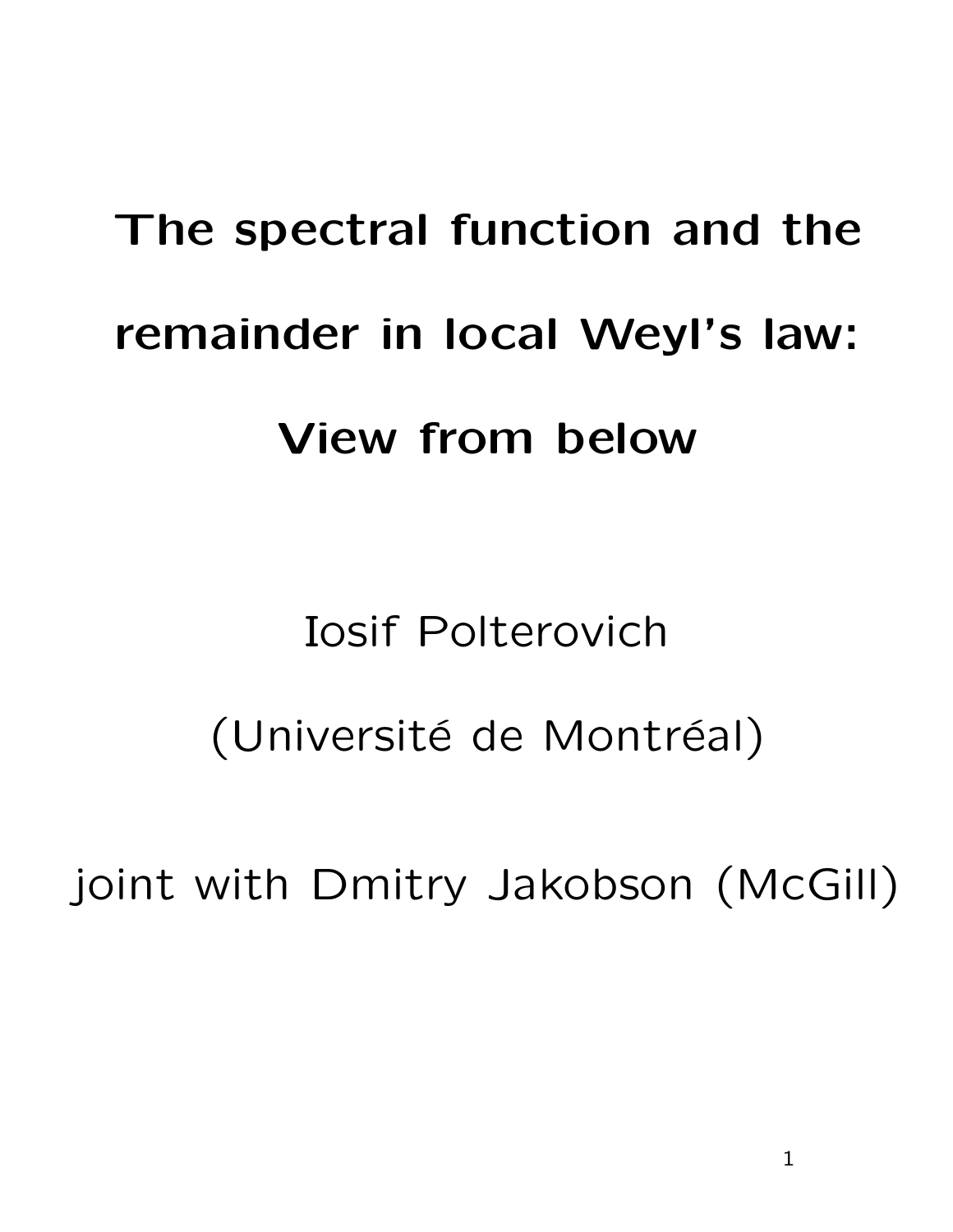$X^n$ ,  $n \geq 2$  — compact manifold

 $g_{ij}$  — Riemannian metric

∆ — Laplace operator

 $\Delta \phi_i = \lambda_i \phi_i$ ,  $\{\phi_i\}$  — orthonormal basis of eigenfunctions

 $0 < \lambda_1 \leq \lambda_2 \leq \ldots$  Spectrum

Spectral function:

$$
N_{x,y}(\lambda) = \sum_{\sqrt{\lambda_i} \leq \lambda} \phi_i(x) \phi_i(y)
$$

If  $x \neq y$ ,  $N_{x,y}(\lambda) = O(\lambda^{n-1})$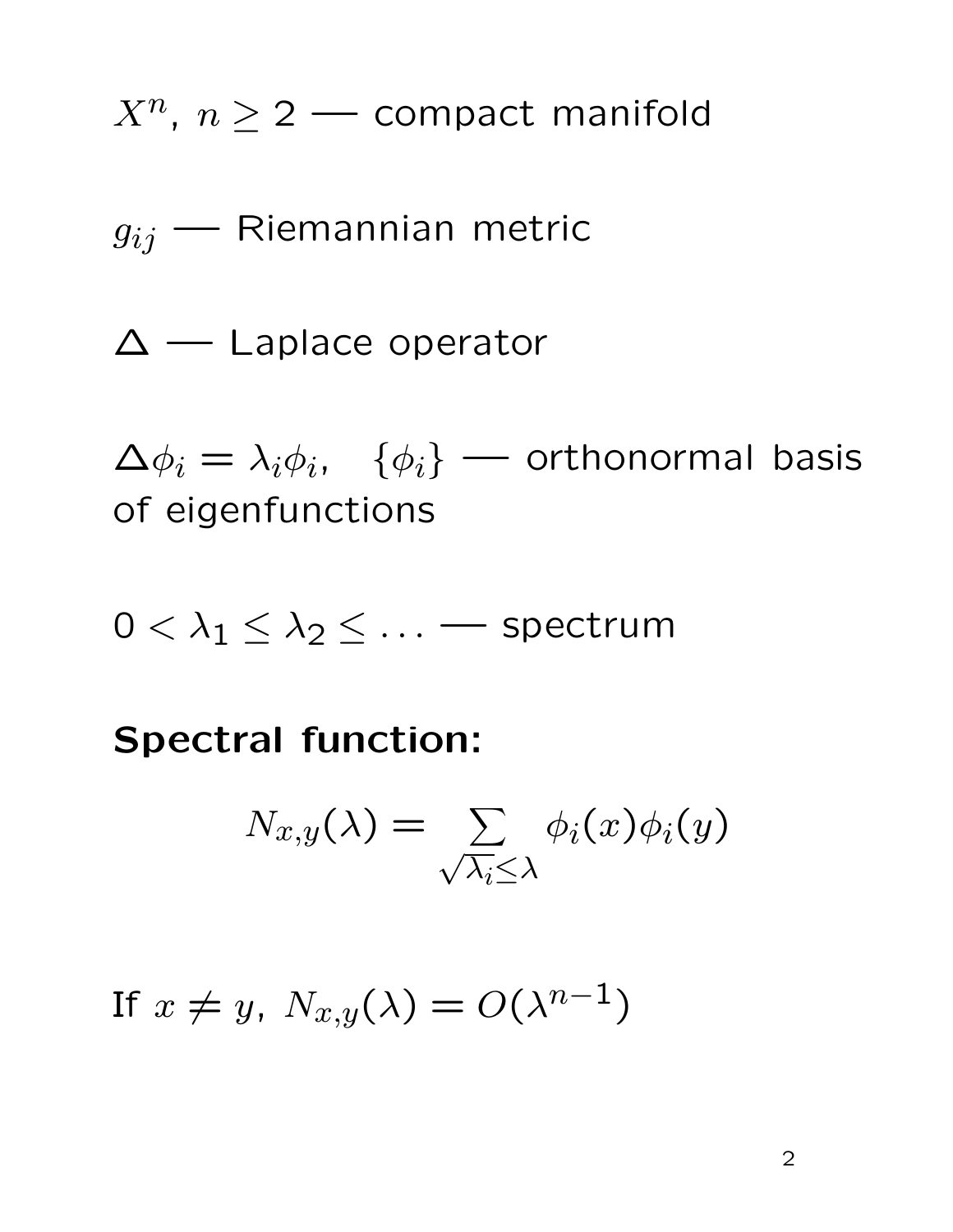If 
$$
x = y
$$
, set  $N_{x,y}(\lambda) := N_x(\lambda)$ 

Weyl's law:

$$
N(\lambda) = C Vol(X) \lambda^{n} + R(\lambda),
$$

$$
R(\lambda) = O(\lambda^{n-1})
$$

### Local Weyl's law:

$$
N_x(\lambda) = C\lambda^n + R_x(\lambda), R_x(\lambda) = O(\lambda^{n-1})
$$

Remainder estimates are sharp (attained on a round sphere)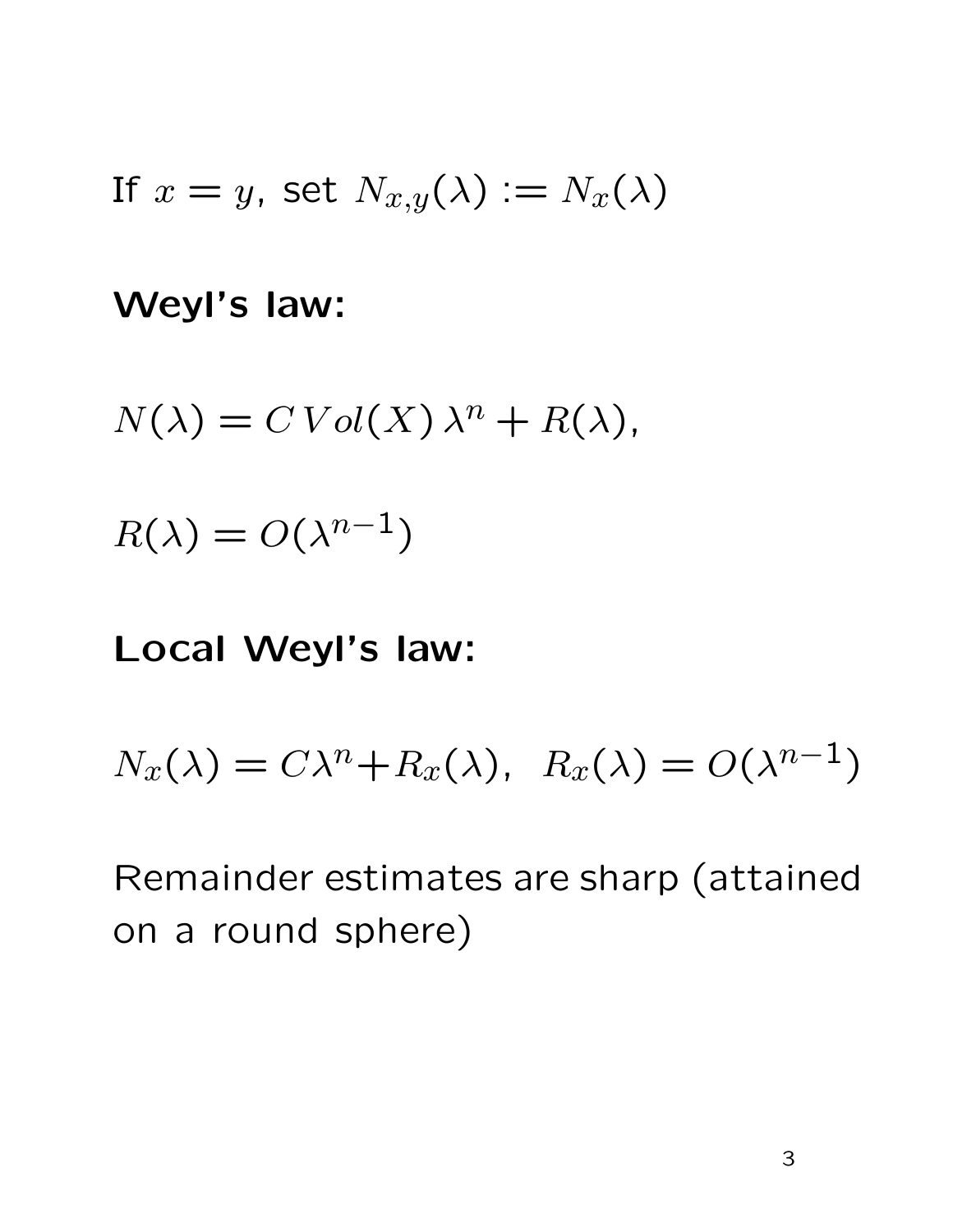MAIN RESULTS: lower bounds for  $N_{x,y}(\lambda)$  and  $R_x(\lambda)$ 

Notation:  $f_1(\lambda) = \Omega(f_2(\lambda)), f_2 > 0$  iff lim sup  $\lambda \rightarrow \infty$  $|f_1(\lambda)|$  $f_2(\lambda)$  $> 0$ 

**Theorem 1** If  $x, y \in X$  are not conjugate along any shortest geodesic joining them, then

$$
N_{x,y}(\lambda) = \Omega\left(\lambda^{\frac{n-1}{2}}\right)
$$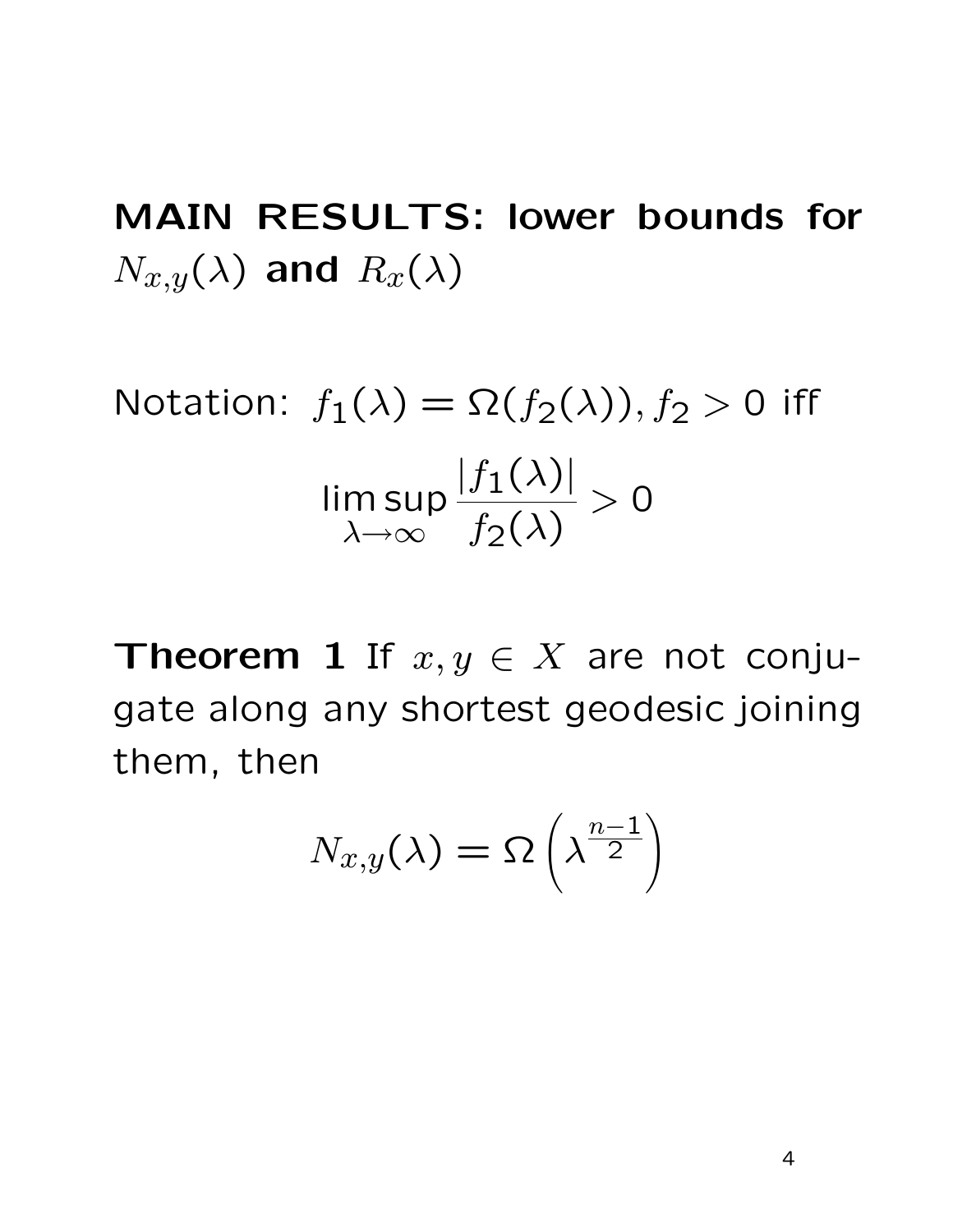#### On-diagonal version:

Set  $u_j(x, x)$  – j-th local heat invariant

For example,  $u_1(x,x) = \frac{\tau(x)}{6}$ , where  $\tau$  is scalar curvature

Denote  $\kappa_x = \min\{j \geq 1 | u_j(x, x) \neq 0\}.$ 

If  $u_j(x, x) = 0$  for all  $j \ge 1$ , set  $\kappa_x = \infty$ .

**Theorem 2** If  $n - 2\kappa_x - 1 > 0$  then

$$
R_x(\lambda) = \Omega(\lambda^{n-2\kappa_x - 1}).
$$

If  $n-4\kappa_x-1 < 0$ , and X has no conjugate points, then

$$
R_x(\lambda)=\Omega(\lambda^{\frac{n-1}{2}})
$$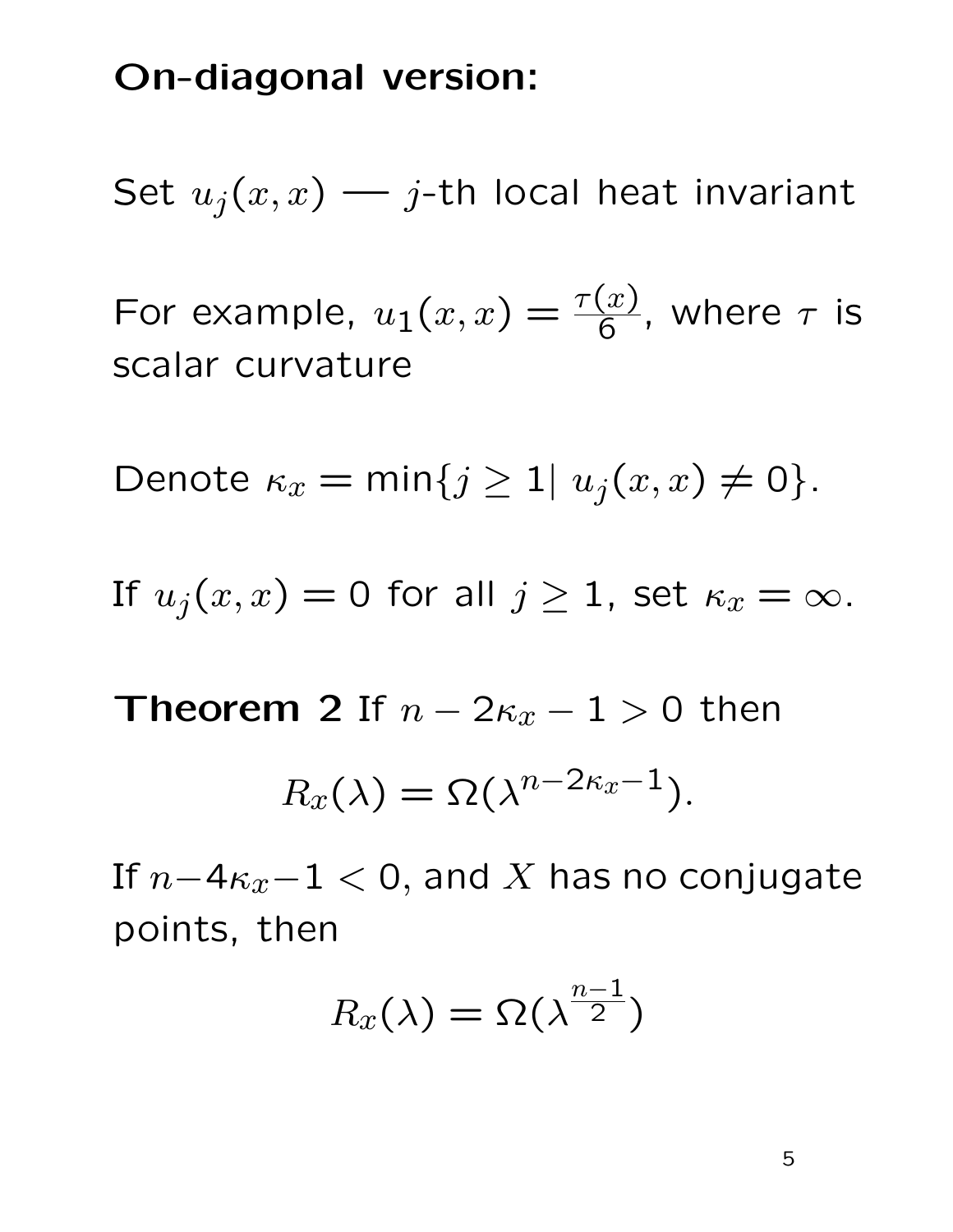Example: flat square 2-torus

$$
\lambda_j = 4\pi^2 (n_1^2 + n_2^2), \quad n_1, n_2 \in \mathbb{Z}
$$
  

$$
\phi_j(x) = e^{2\pi i (n_1 x_1 + n_2 x_2)}, \quad x = (x_1, x_2)
$$
  

$$
|\phi_j(x)| = 1 \Rightarrow N(\lambda) \equiv N_x(\lambda)
$$

Gauss's circle problem: estimate  $R(\lambda)$ 

Theorem 2 
$$
\Rightarrow
$$
  $R(\lambda) = \Omega(\sqrt{\lambda})$ 

This is classical Hardy–Landau bound.

Theorem  $2 \Rightarrow$  Hardy–Landau bound for the local remainder on any surface without conjugate points.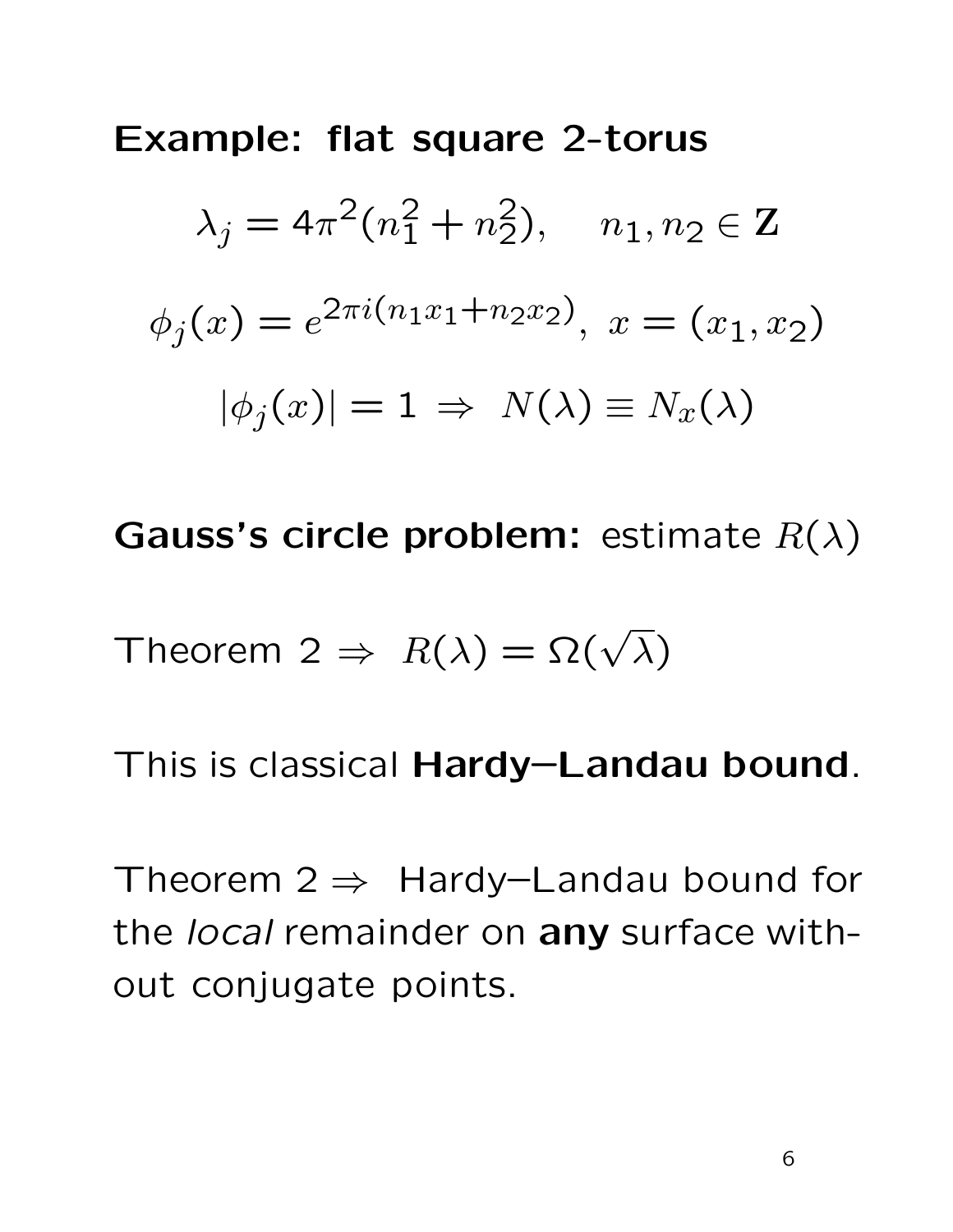## Manifolds of negative curvature

Suppose sectional curvatures satisfy  $-K_1^2 \le K(\xi, \eta) \le -K_2^2$ 

**Theorem** (Berard '77)  $R_x(\lambda) = O\left(\frac{\lambda^{n-1}}{\log \lambda}\right)$  $\overline{\log \lambda}$  $\setminus$ 

Conjecture (Randol' 81) On a surface of constant negative curvature

$$
R(\lambda) = O\left(\lambda^{\frac{1}{2} + \epsilon}\right)
$$

Conjecture (attributed to ?) On a generic negatively curved surface

 $R(\lambda) = O(\lambda^{\epsilon})$  for any  $\epsilon > 0$ .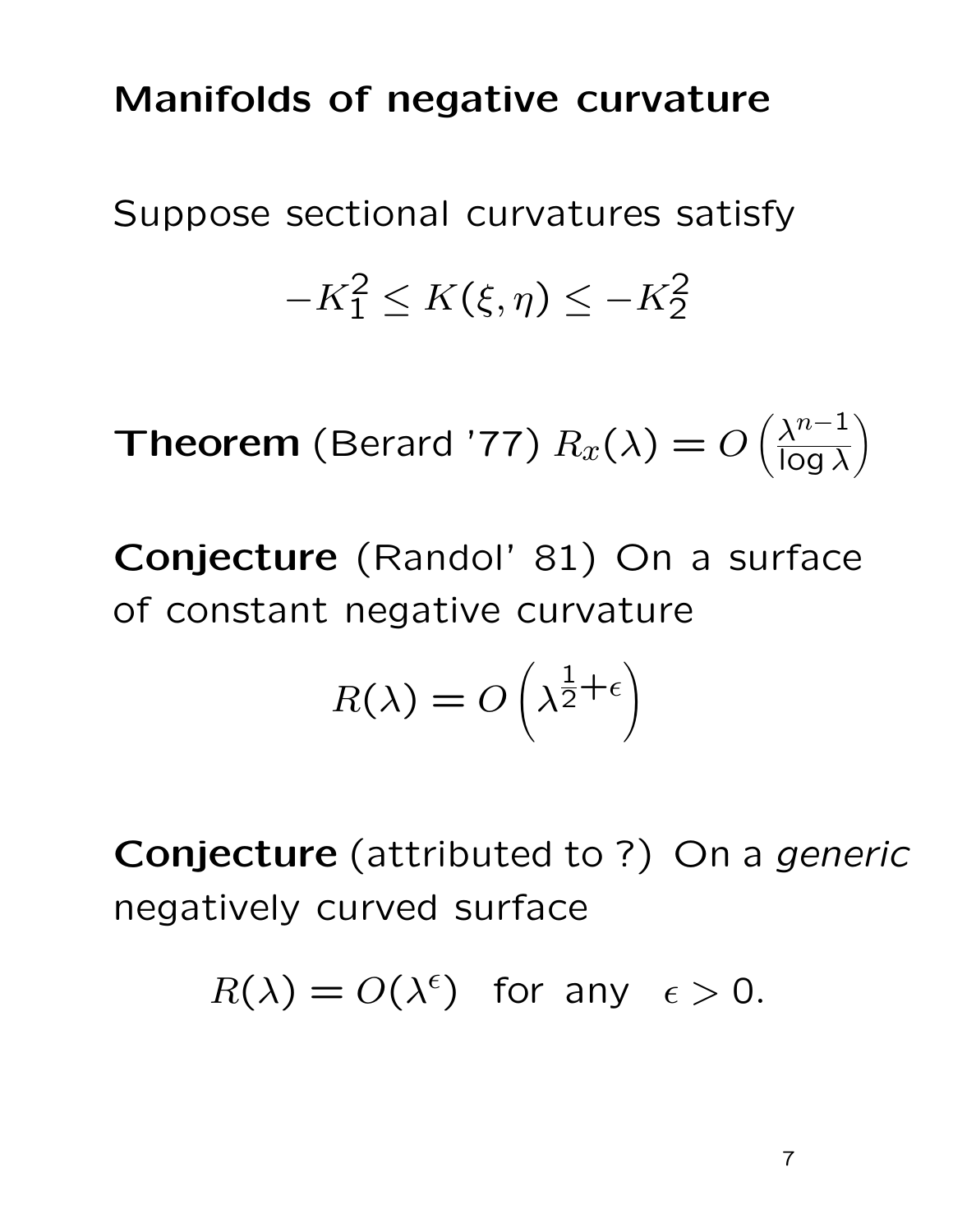Theorem On a negatively curved surface

$$
R_x(\lambda) = \Omega(\sqrt{\lambda}).
$$

This result was proved in an unpublished Ph.D. thesis of A. Karnaukh (Princeton, 1996) under the supervision of P. Sarnak.

It served as a starting point and a motivation for our work.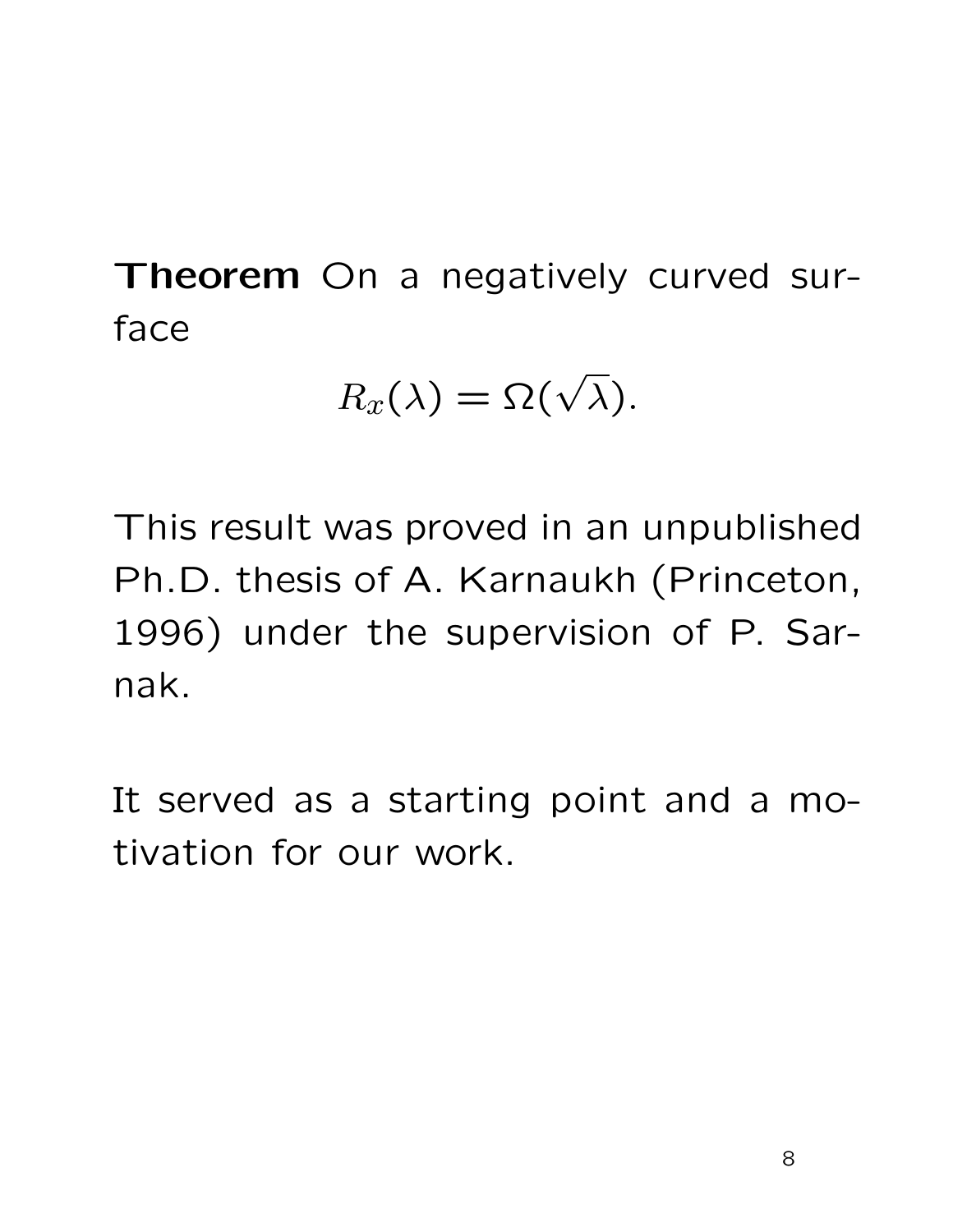## Thermodynamic formalism

 $G<sup>t</sup>$  — geodesic flow on a unit tangent bundle SX. Topological pressure of  $f: SX \rightarrow \mathbf{R}$ :

$$
P(f) = \sup_{\mu} \left( h_{\mu} + \int f d\mu \right),
$$

 $\mu$  is  $G^t$ -invariant,  $h_\mu$  — measure–theoretic entropy.

Variational principle:  $P(0) = h$ ,

 $h$  — topological entropy of  $G^t$ .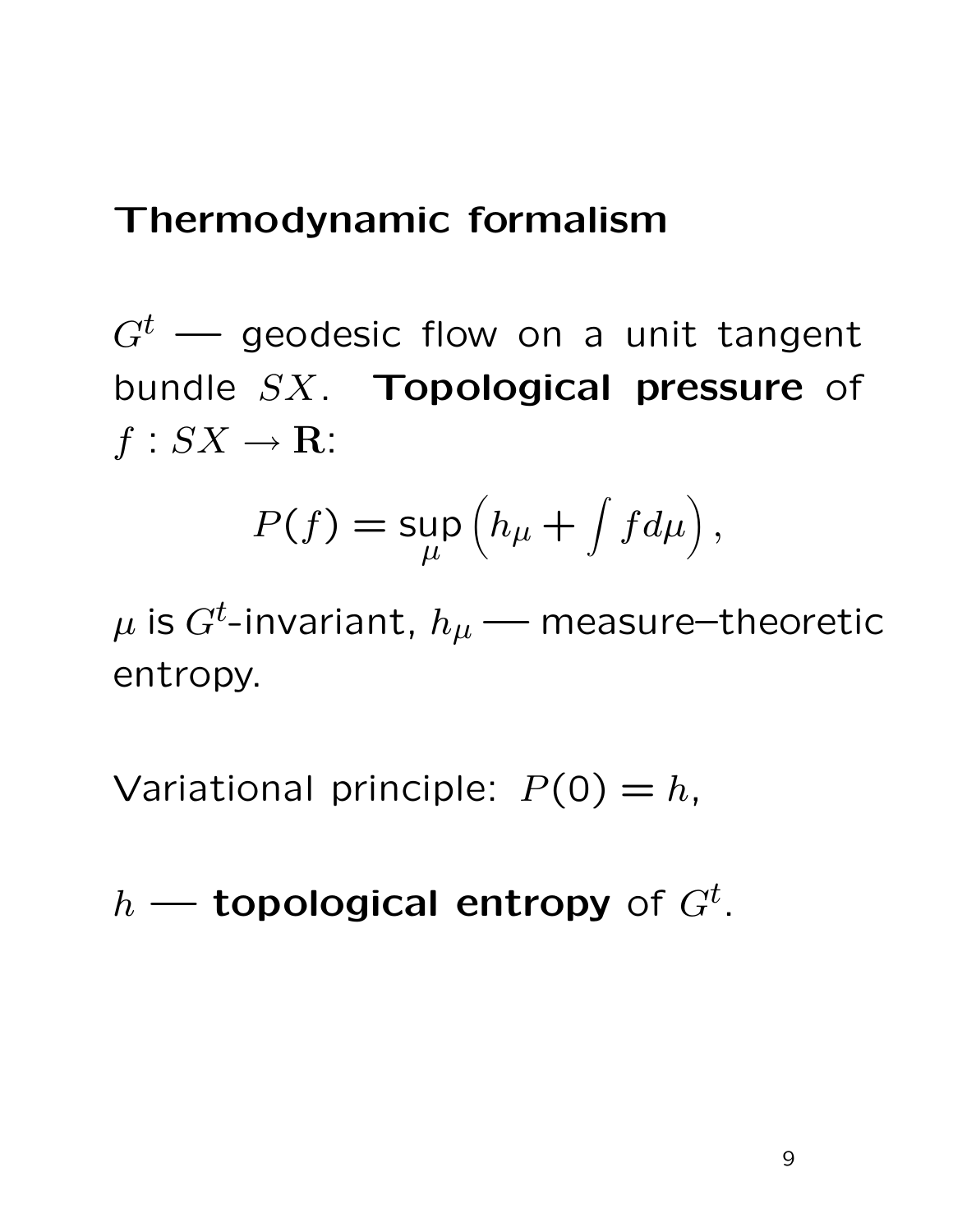On negatively curved manifolds geodesic flows are Anosov.

 $U(\xi)$  — unstable subspace of  $T_{\xi}SX$ 

## Sinai-Ruelle-Bowen potential

$$
\mathcal{H}(\xi) = \frac{d}{dt}\Big|_{t=0} \ln \det dG^t|_{U(\xi)}
$$

 $P(-H) = 0$  and the equilibrium measure (attaining the supremum) for  $H$  is the Liouville measure  $\mu_L$  on  $SX$ . Thus

$$
h_{\mu_L} = \int_{SX} \mathcal{H} d\mu_L
$$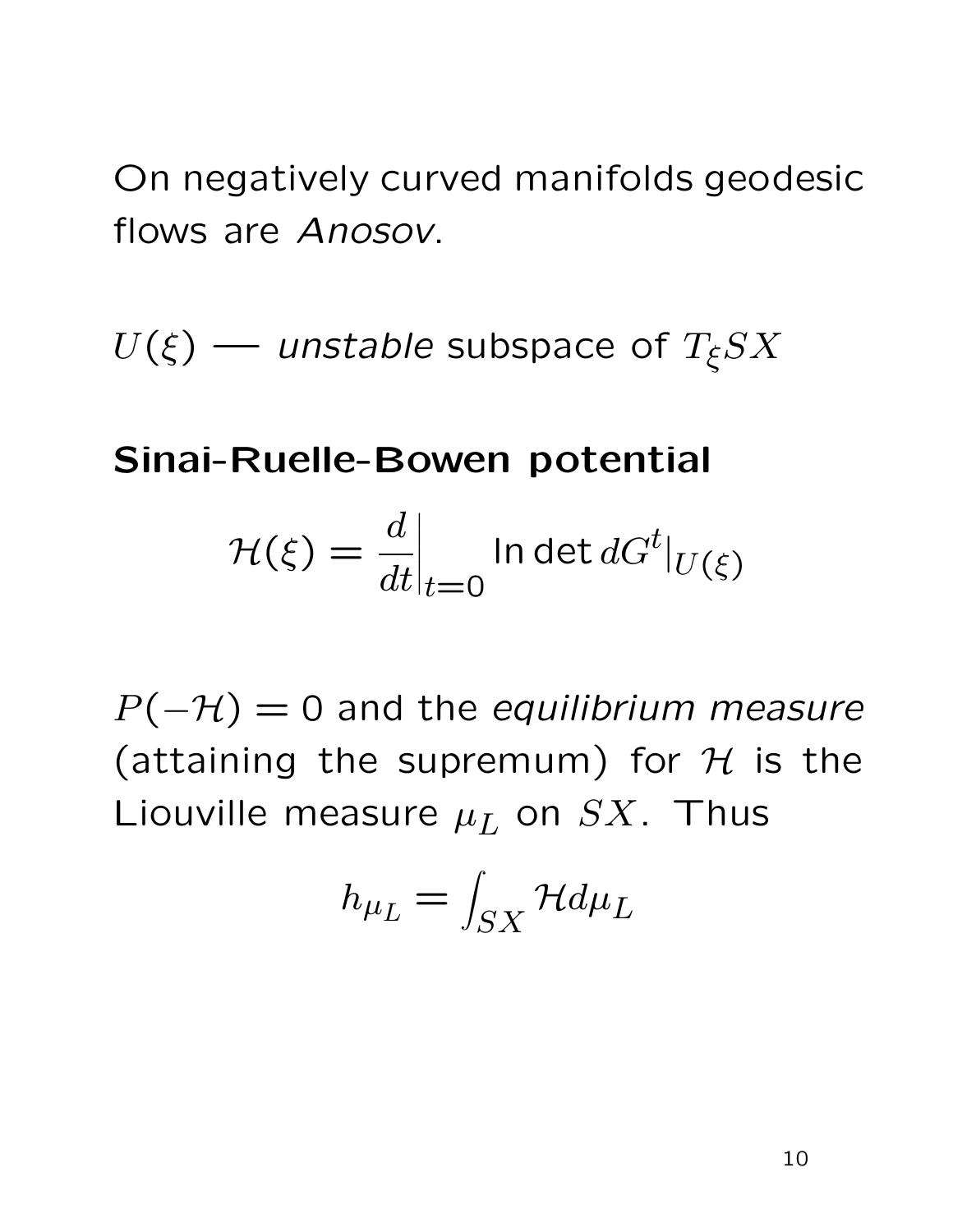## Off-diagonal:

**Theorem 3.** If  $X$  is negatively curved then for any  $\delta > 0$  and  $x \neq y$ 

$$
N_{x,y}(\lambda) = \Omega\left(\lambda^{\frac{n-1}{2}} (\log \lambda)^{\frac{P(-\mathcal{H}/2)}{h} - \delta}\right)
$$

Power of the logarithm is positive

$$
\frac{P\left(-\mathcal{H}/2\right)}{h} \ge \frac{K_2}{2K_1},
$$

and equals  $\frac{1}{2}$  $\overline{2}$ if curvature is constant.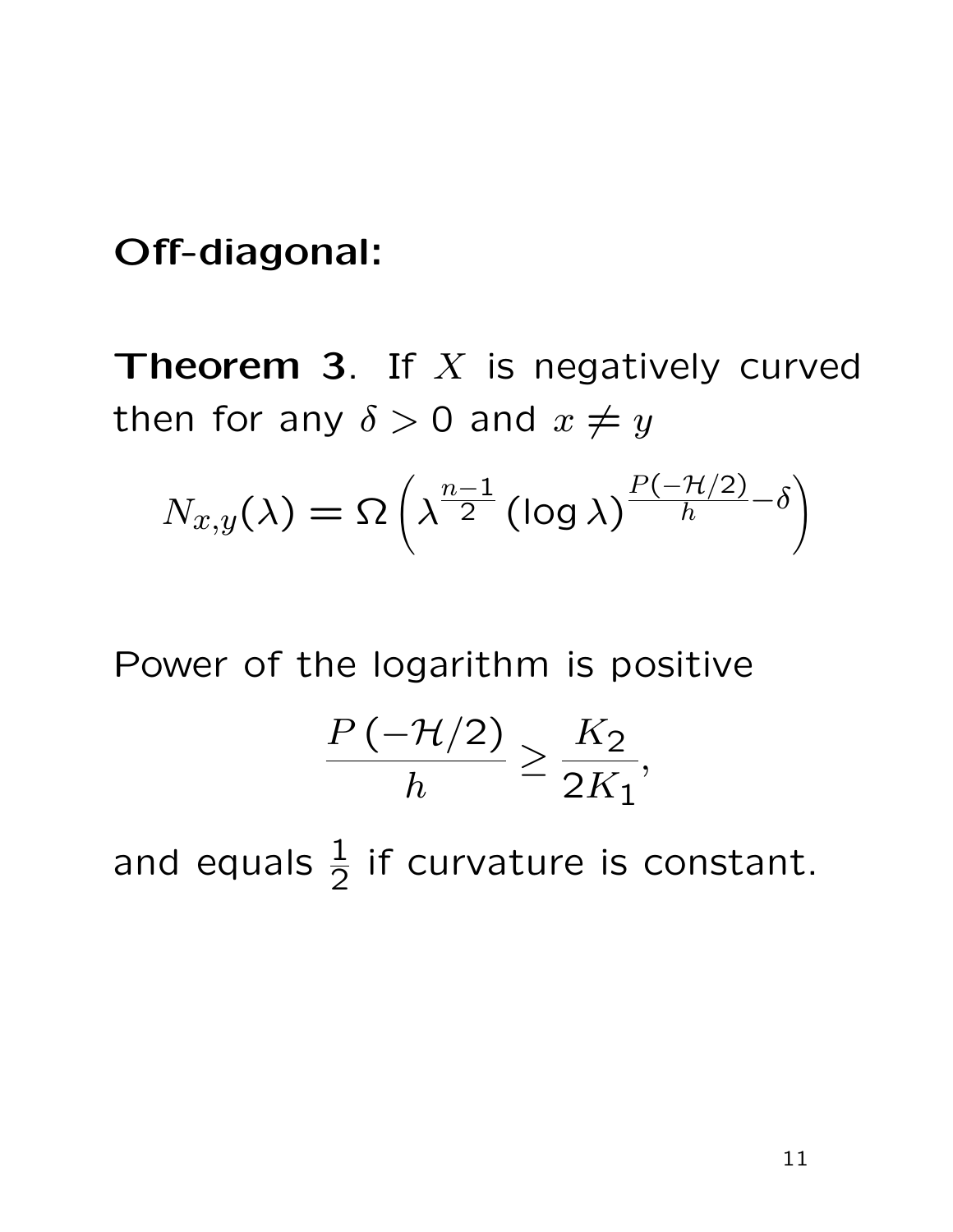## On-diagonal:

**Theorem 4.**  $X$  — negatively curved. If  $n \leq 5$  then for any  $\delta > 0$ 

$$
R_x(\lambda) = \Omega\left(\lambda^{\frac{n-1}{2}} (\log \lambda)^{\frac{P(-\mathcal{H}/2)}{h} - \delta}\right)
$$

If  $n \geq 6$  then

$$
R_x(\lambda) = \Omega(\lambda^{n-3})
$$

Note different asymptotics for small and large  $n$ .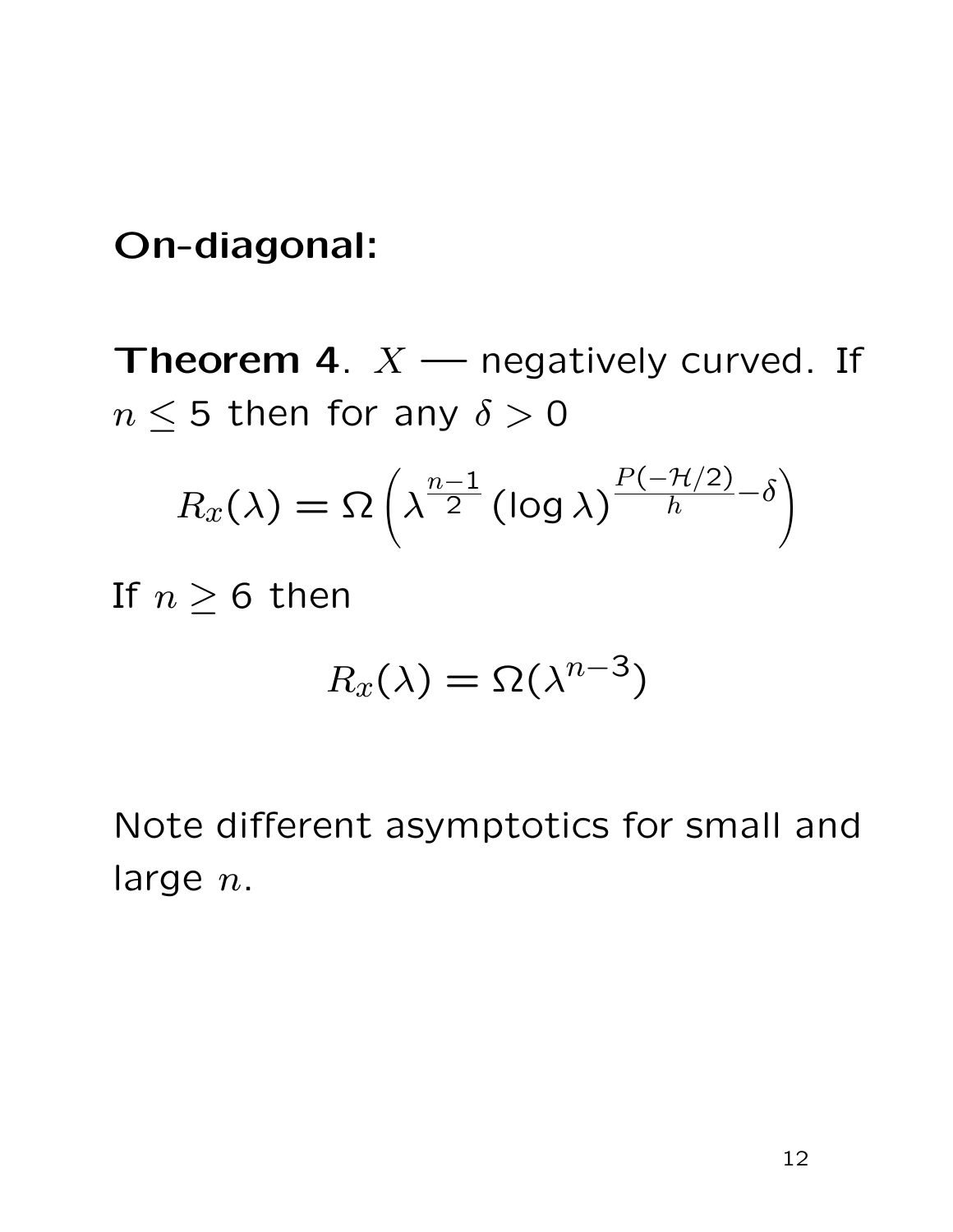#### Sketch of Proofs

Wave kernel on X:

$$
e(t, x, y) = \sum_{i=0}^{\infty} \cos(\sqrt{\lambda_i}t) \phi_i(x) \phi_i(y)
$$

Let  $\psi \in C_0^\infty([-1,1])$ , even, monotone decreasing on [0,1],  $\psi \ge 0$ ,  $\psi(0) = 1$ . Fix  $\lambda, T \gg 0$ , consider the function

$$
\frac{1}{T}\psi\left(\frac{t}{T}\right)\, \text{cos}(\lambda t)
$$

For  $x, y \in M$ , let

 $k_{\lambda,T}(x,y) = \int_{-\infty}^{\infty}$  $-\infty$  $\psi(t/T)$  $\overline{T}$  $\mathsf{cos}(\lambda t)e(t,x,y)dt$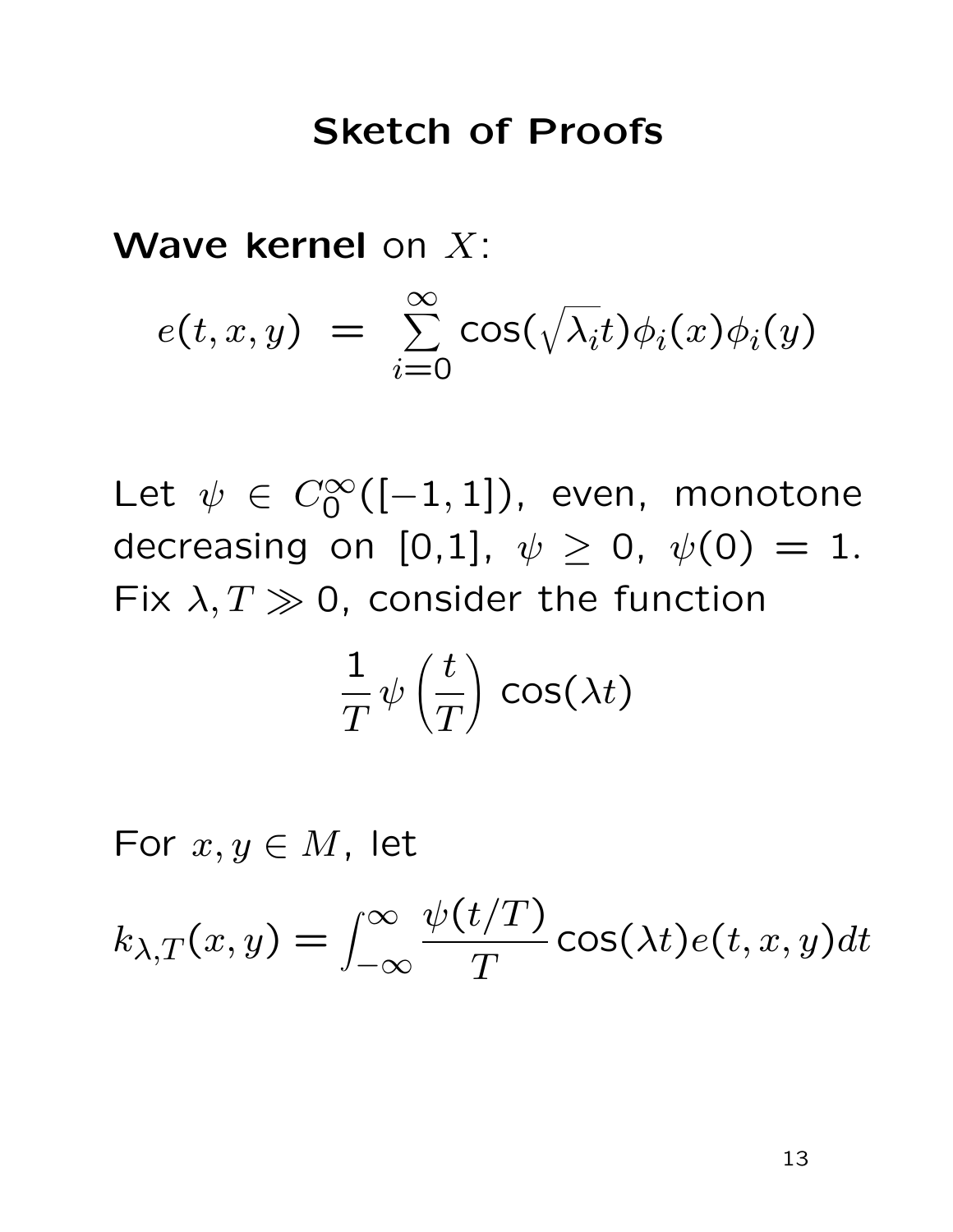Off-diagonal case:  $x \neq y$ .

The following lemma is used in the proofs:

**Lemma 5** If  $N_{x,y}(\lambda) = o(\lambda^a)$ ,  $a > 0$ then

$$
k_{\lambda,T}(x,y)=o(\lambda^a).
$$

If 
$$
N_{x,y}(\lambda) = O(\lambda^a (\log \lambda)^b)
$$
,  $a, b > 0$  then  

$$
k_{\lambda,T}(x,y) = O(\lambda^a (\log \lambda)^b).
$$

Let us start with Theorem 3:

 $X$  — negatively curved.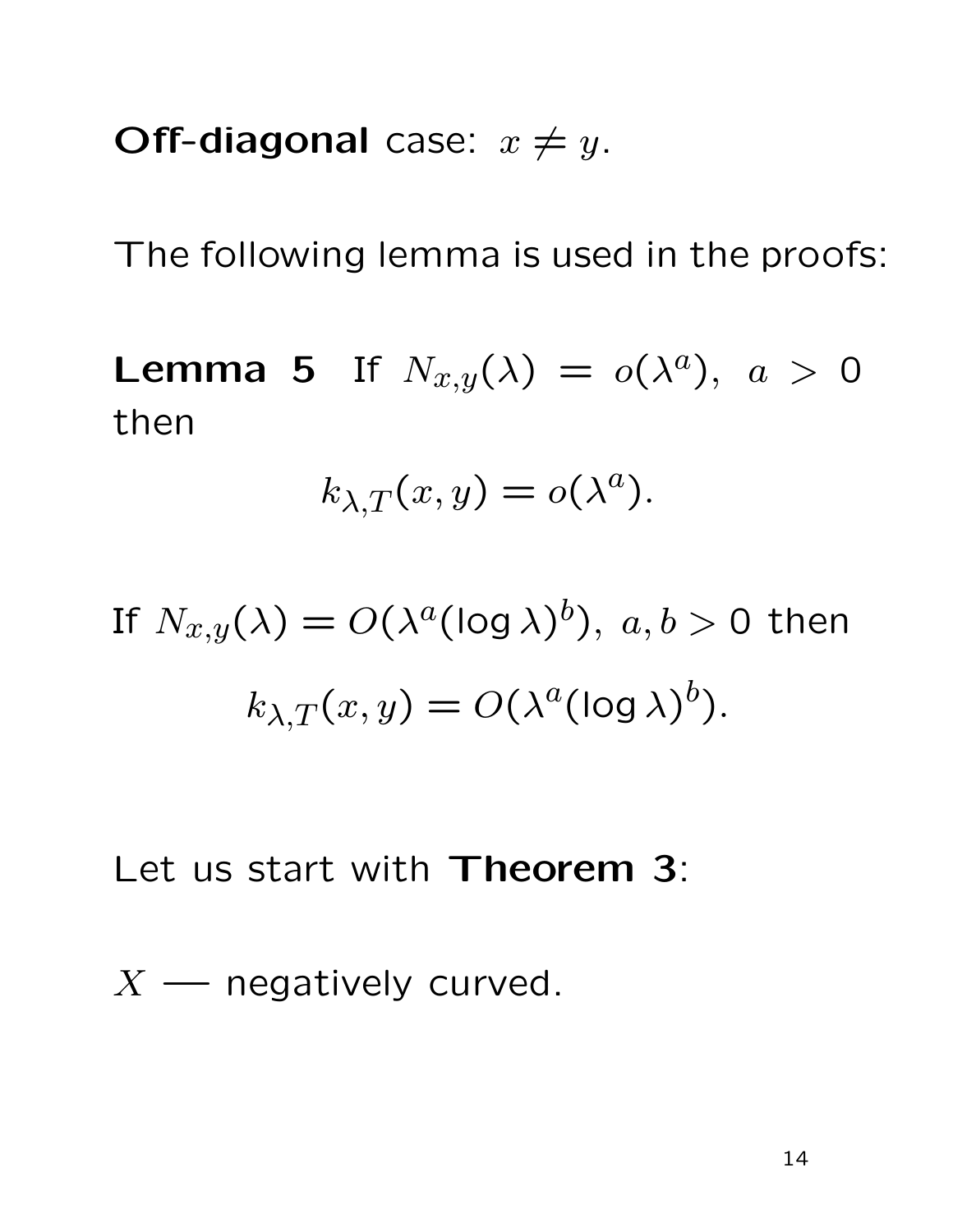Pretrace formula. Let  $E(t, x, y)$  be the wave kernel on the universal cover M.

Given  $x, y \in X$ , we have

$$
e(t, x, y) = \sum_{\omega \in \Gamma = \pi_1(X)} E(t, x, \omega y)
$$

Given  $x, y \in M$ , define  $K_{\lambda, T}(x, y)$  by

$$
K_{\lambda,T}(x,y) = \int_{-\infty}^{\infty} \frac{\psi(t/T)}{T} \cos(\lambda t) E(t,x,y) dt
$$

Then for  $x, y \in X$ 

$$
k_{\lambda,T}(x,y)=\sum_{\omega\in\Gamma}K_{\lambda,T}(x,\omega y)
$$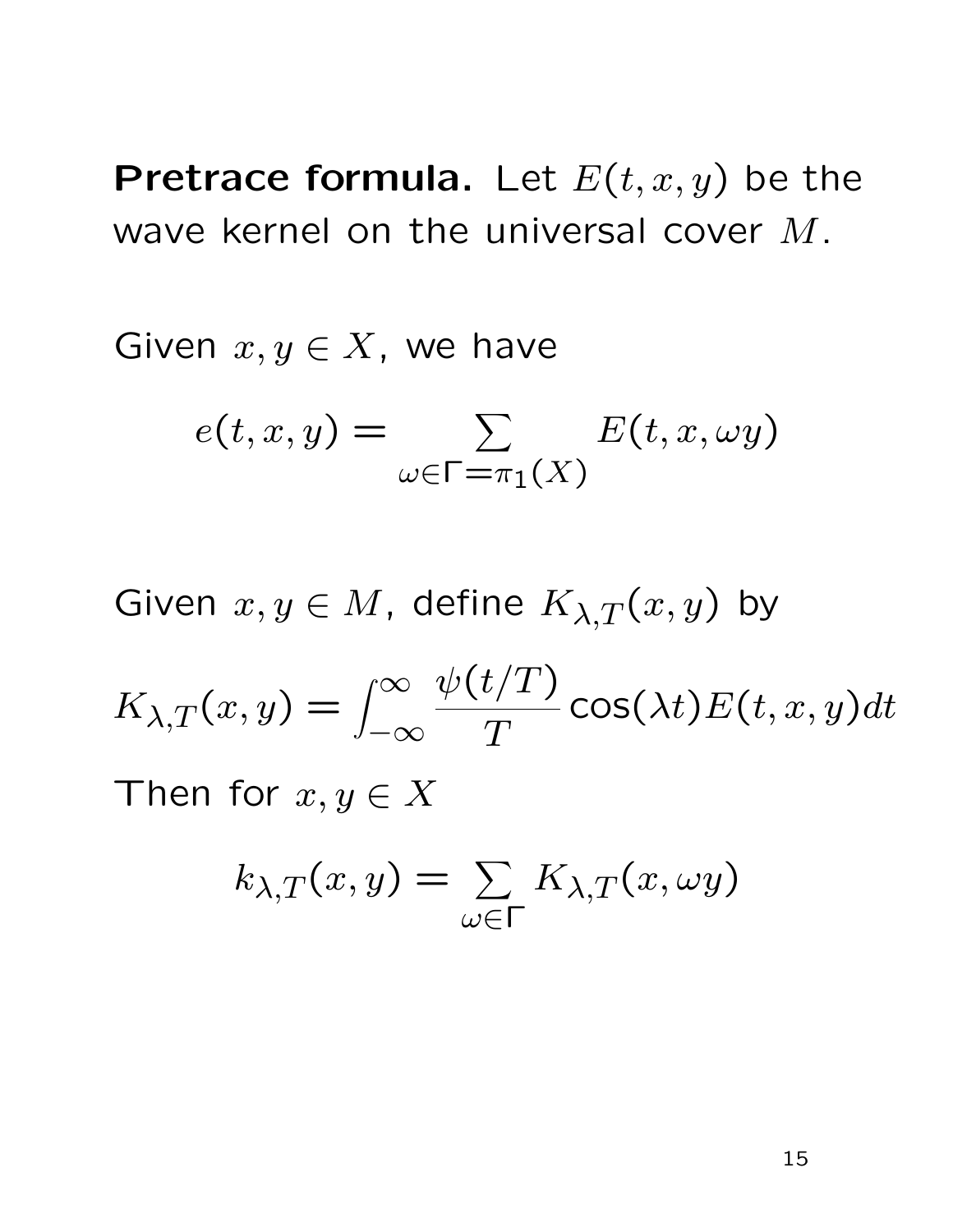#### Hadamard parametrix

Let  $x, y \in M$ ,  $r = d(x, y)$ .

$$
E(t, x, y) = \frac{1}{\pi^{\frac{n-1}{2}}}|t| \sum_{j=0}^{\infty} u_j(x, y) \frac{(r^2 - t^2)^{\frac{j - \frac{n-3}{2} - 2}{2}}}{4^j \Gamma(j - \frac{n-3}{2} - 1)}
$$

modulo a smooth function.

Here  $u_j(x, y)$  solve transport equations along the geodesic joining  $x$  and  $y$ .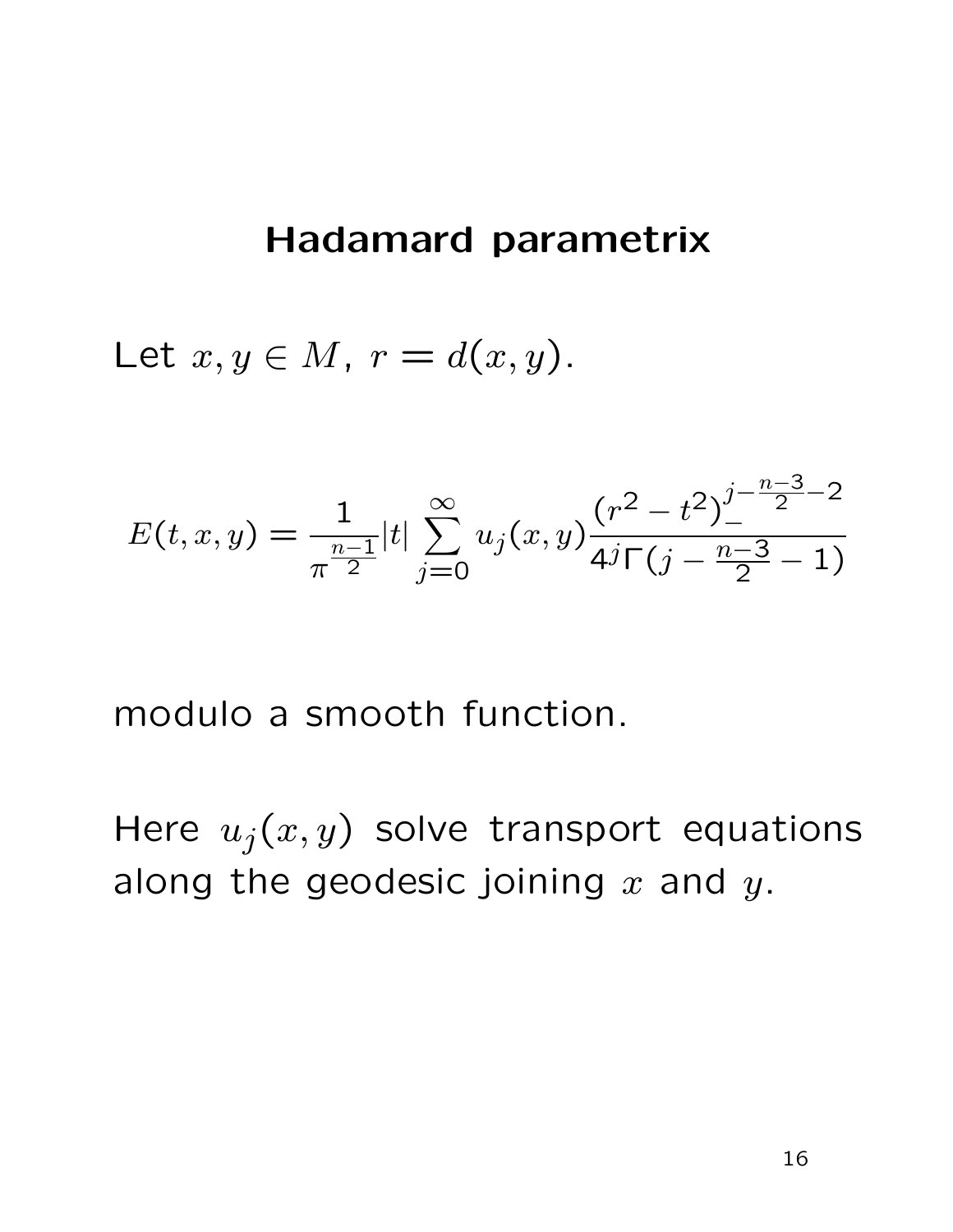#### Leading term asymptotics

**Proposition 6** Let  $x \neq y \in M, r = d(x, y)$ . Then  $K_{\lambda,T}(x,y)$  satisfies as  $\lambda \to \infty$ :

$$
K_{\lambda,T}(x,y) = \frac{Q\lambda^{\frac{n-1}{2}}\psi(r/T)}{T\sqrt{g(x,y)r^{n-1}}} \sin(\lambda r + \phi_n) + O(\lambda^{\frac{n-3}{2}}).
$$

Here  $g = \sqrt{\det g_{ij}}$  in normal coordinates centered at  $x$ ,

$$
\phi_n = \frac{\pi}{4}(3 - (n \mod 4))
$$

and  $Q \neq 0$ .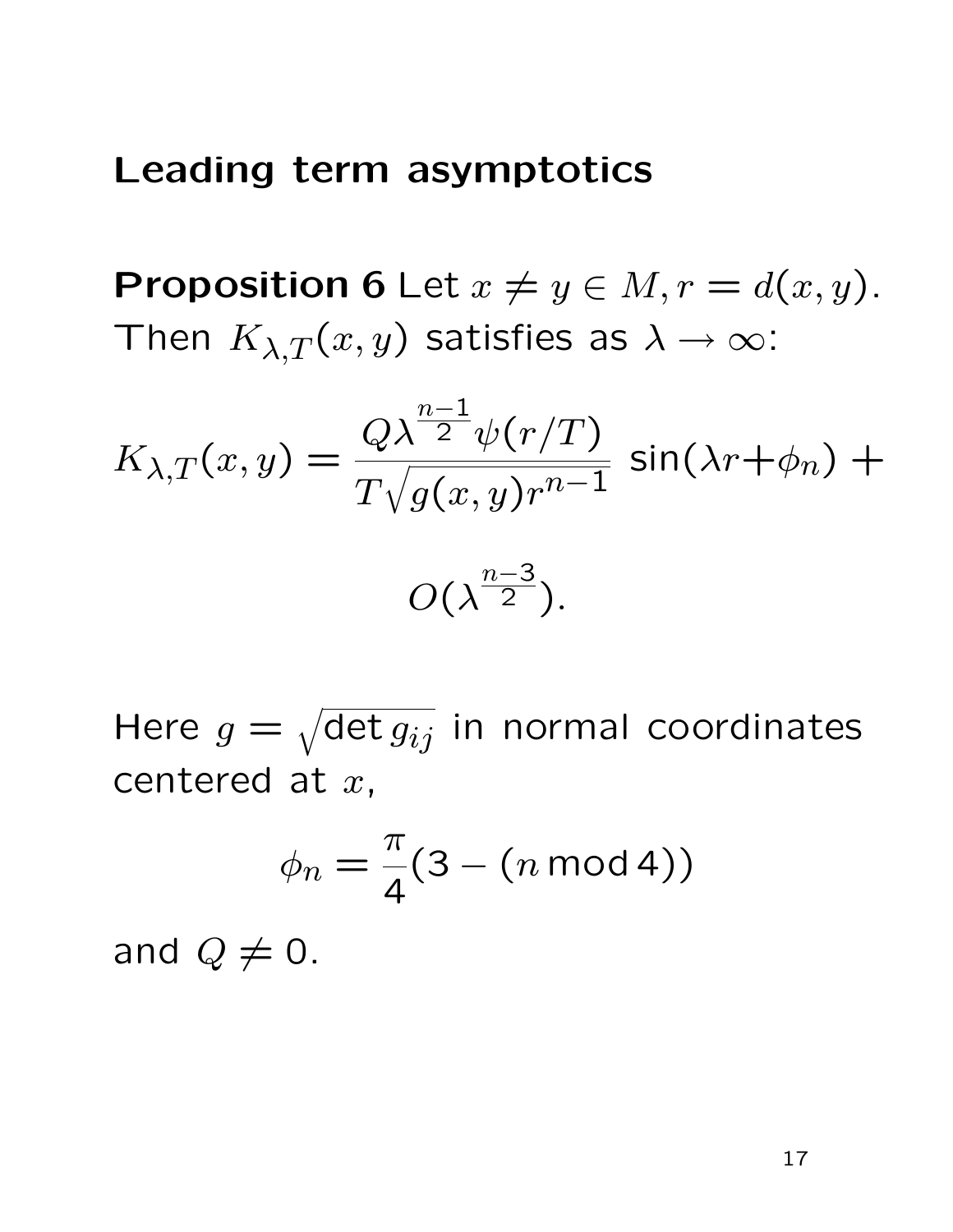Proof of Theorem 3. Assume for contradiction that for some  $\delta > 0$ ,

$$
N_{x,y}(\lambda) = O\left(\lambda^{\frac{n-1}{2}} (\log \lambda)^{\frac{P(-\mathcal{H}/2)}{h} - \delta}\right)
$$

Lemma 5 implies a similar bound for  $k_{\lambda,T}(x,y).$ 

Proposition 6 implies

$$
k_{\lambda,T}(x,y) = \sum_{r_{\omega} < T} \frac{\lambda^{\frac{n-1}{2}} A \psi\left(\frac{r_{\omega}}{T}\right)}{T \sqrt{g(x,\omega y) r_{\omega}^{n-1}}} \sin(\lambda r_{\omega} + \phi_n)
$$
\n
$$
+ O(\lambda^{\frac{n-3}{2}}) \exp(O(T)),
$$

for some  $A \neq 0$ .

.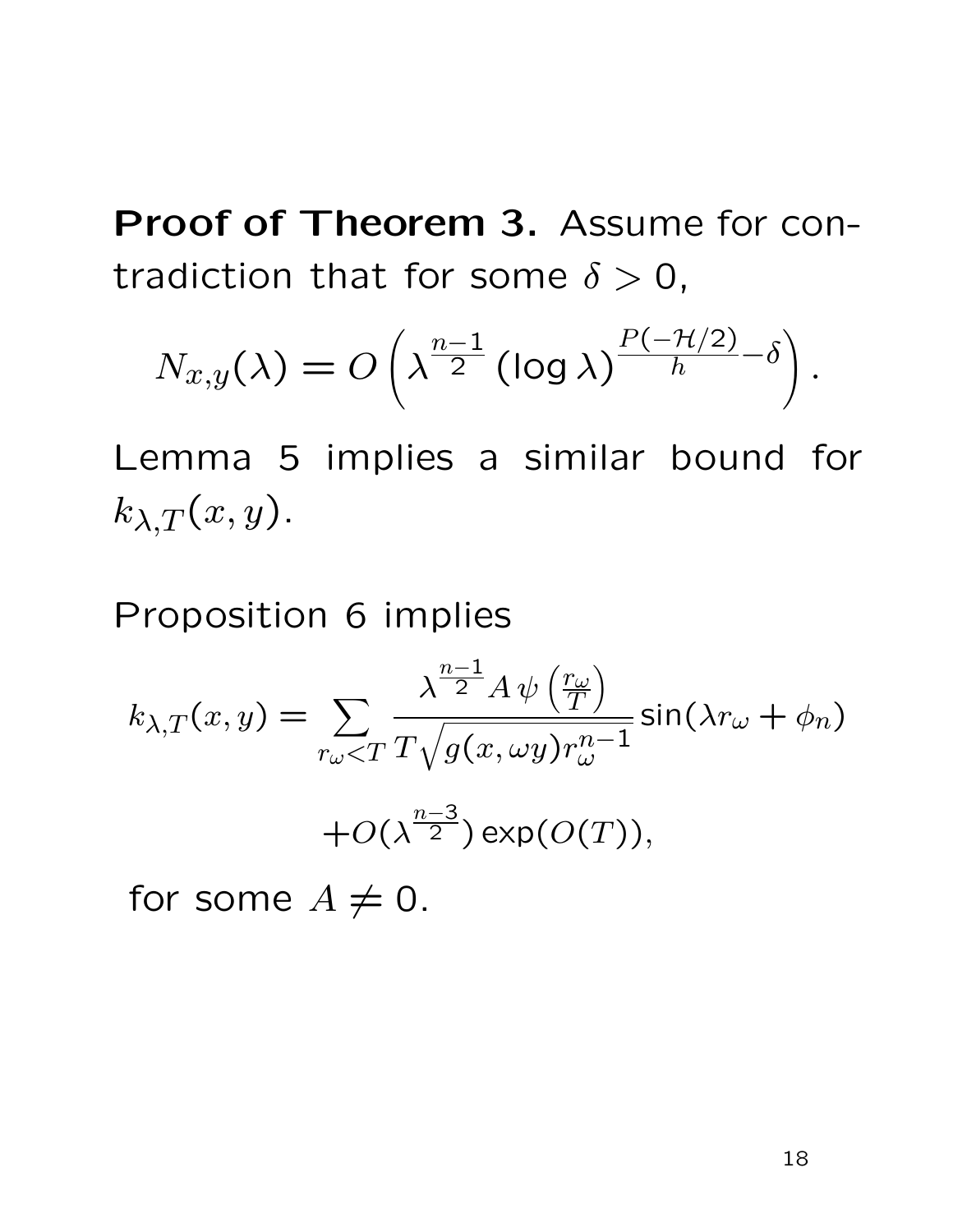Consider the sum

$$
S_{x,y}(T) = \sum_{r_{\omega} \leq T} \frac{1}{\sqrt{g(x,\omega y) r_{\omega}^{n-1}}}
$$

It follows from results of Parry and Pollicott that

Theorem 7 As  $T \to \infty$ ,  $S_{x,y}(T) \geq C_0 e$  $P\left(-\frac{\mathcal{H}}{2}\right)$  $).T$ 

Here 
$$
P\left(-\frac{H}{2}\right) \ge \frac{(n-1)K_2}{2}
$$
.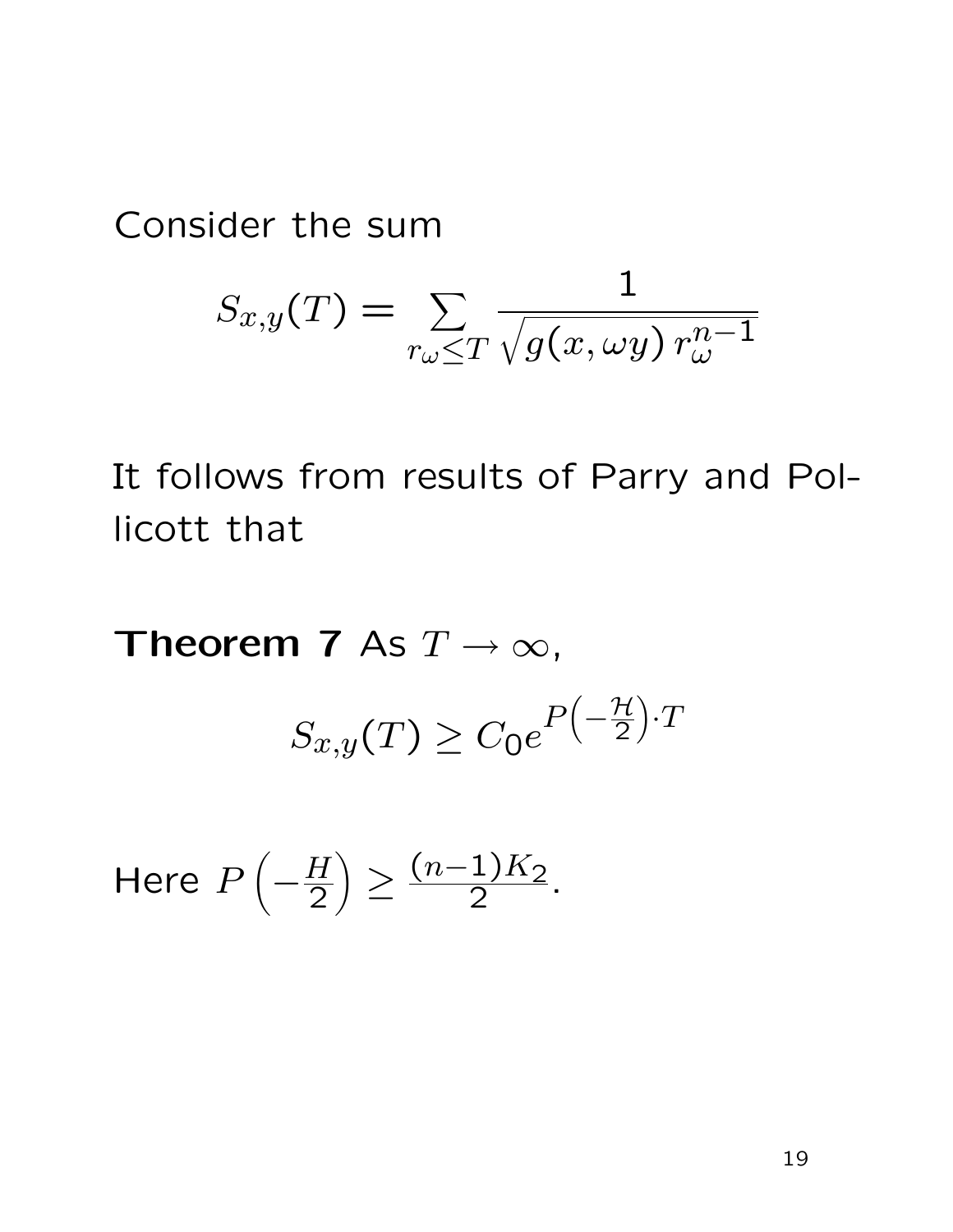Case 
$$
n \neq 3 \pmod{4} \Rightarrow \phi_n \neq 0 \pmod{\pi}
$$
.

Dirichlet box principle  $\Rightarrow$  can choose  $\lambda$  large so that

$$
|e^{i\lambda r_\omega}-1|<\epsilon, \ \epsilon \ \ \text{small},
$$

for all  $r_\omega \leq T$ . Then

$$
|\sin(\lambda r_\omega+\phi_n)|\approx|\sin\phi_n|>0.
$$

For Dirichlet principle need

$$
T \approx \frac{1}{h} \log \log \lambda
$$

Thus, exponential bound in Theorem 7 yields log–improvement in Theorem 3.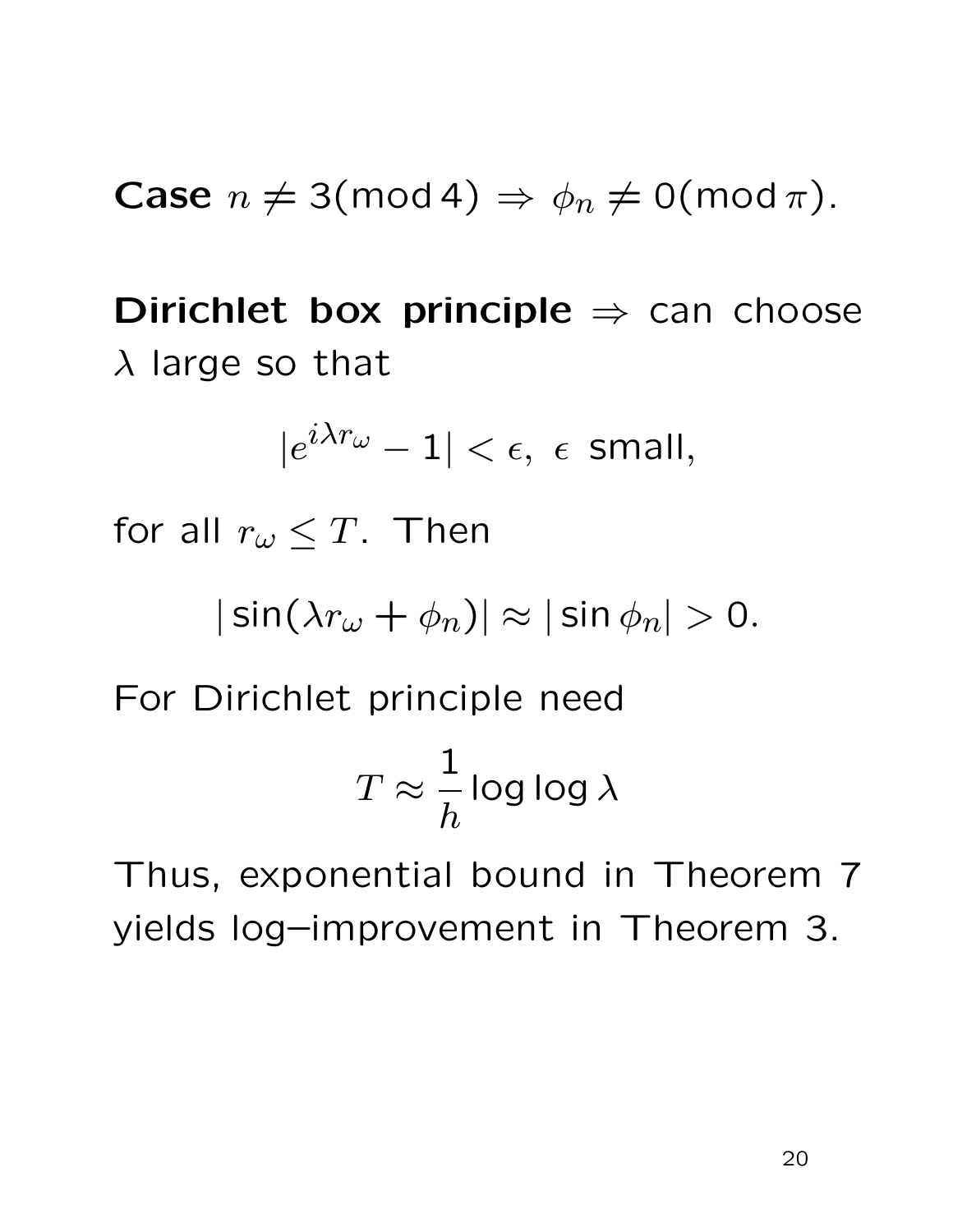**Case**  $n = 3 \pmod{4} \Rightarrow \phi_n = 0 \pmod{\pi}$ . Need a separate argument to establish  $\mathsf{sin}(\lambda r_\omega) >$  $\overline{\nu}$  $\overline{T}$ ,  $\forall \omega$  :  $\overline{T}$  $\alpha$  $\leq r_\omega \leq T$ ,

 $\alpha > 0$  some constant.

Combined with Theorem 7, this contradicts Lemma 5 and proves Theorem 3 in all dimensions.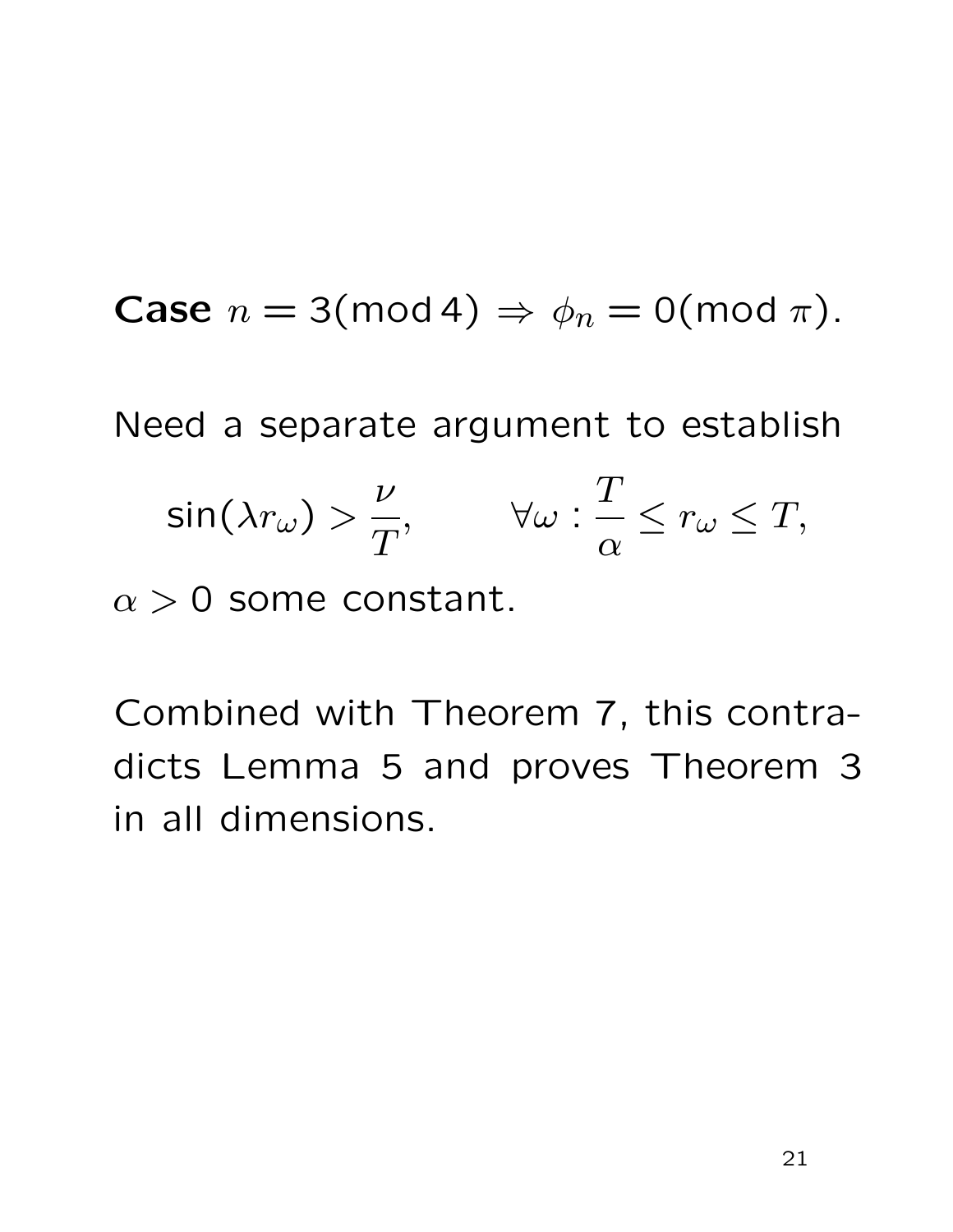Proof of Theorem 1 Assume  $N_{x,y}(\lambda)=o(\lambda)$  $n-1$  $\overline{2}$ ). Lemma 5  $\Rightarrow k_{\lambda,T}(x,y) = o(\lambda)$  $n-1$  $\overline{2}$ ).

Work directly on  $X$  and adapt parametrix construction.

Let  $x, y \in X$  not conjugate along any shortest geodesic  $\Rightarrow$  finitely many shortest geodesics of length  $r = d(x, y)$ .

Also, there are no geodesics from  $x$  to y of length  $l \in ]r, r + \epsilon]$  for some  $\epsilon > 0$ .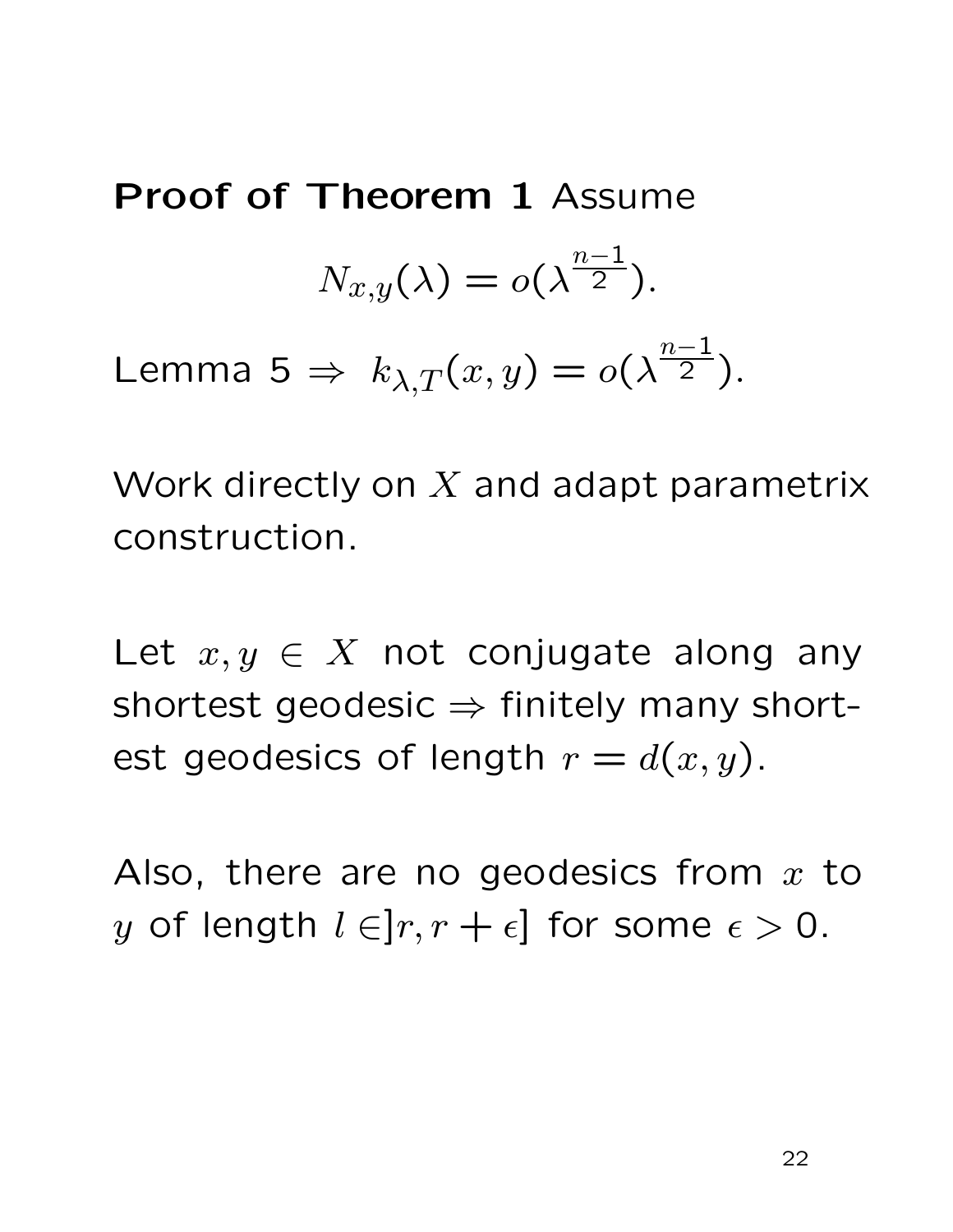Let  $T = r + \frac{\epsilon}{2}$ . Sum the parametrices along shortest geodesics and get

$$
k_{\lambda,T}(x,y) = \beta \lambda^{\frac{n-1}{2}} \sin(\lambda r + \phi_n) + O(\lambda^{\frac{n-3}{2}}),
$$

where  $\beta$  is a non-zero constant.

Choose a sequence  $\lambda_k \to \infty$  such that

 $|\sin(\lambda_k r + \phi_n)| > \nu > 0$ 

Contradiction with  $k_{\lambda,T}(x,y) = o(\lambda)$  $n-1$  $\overline{2}$ )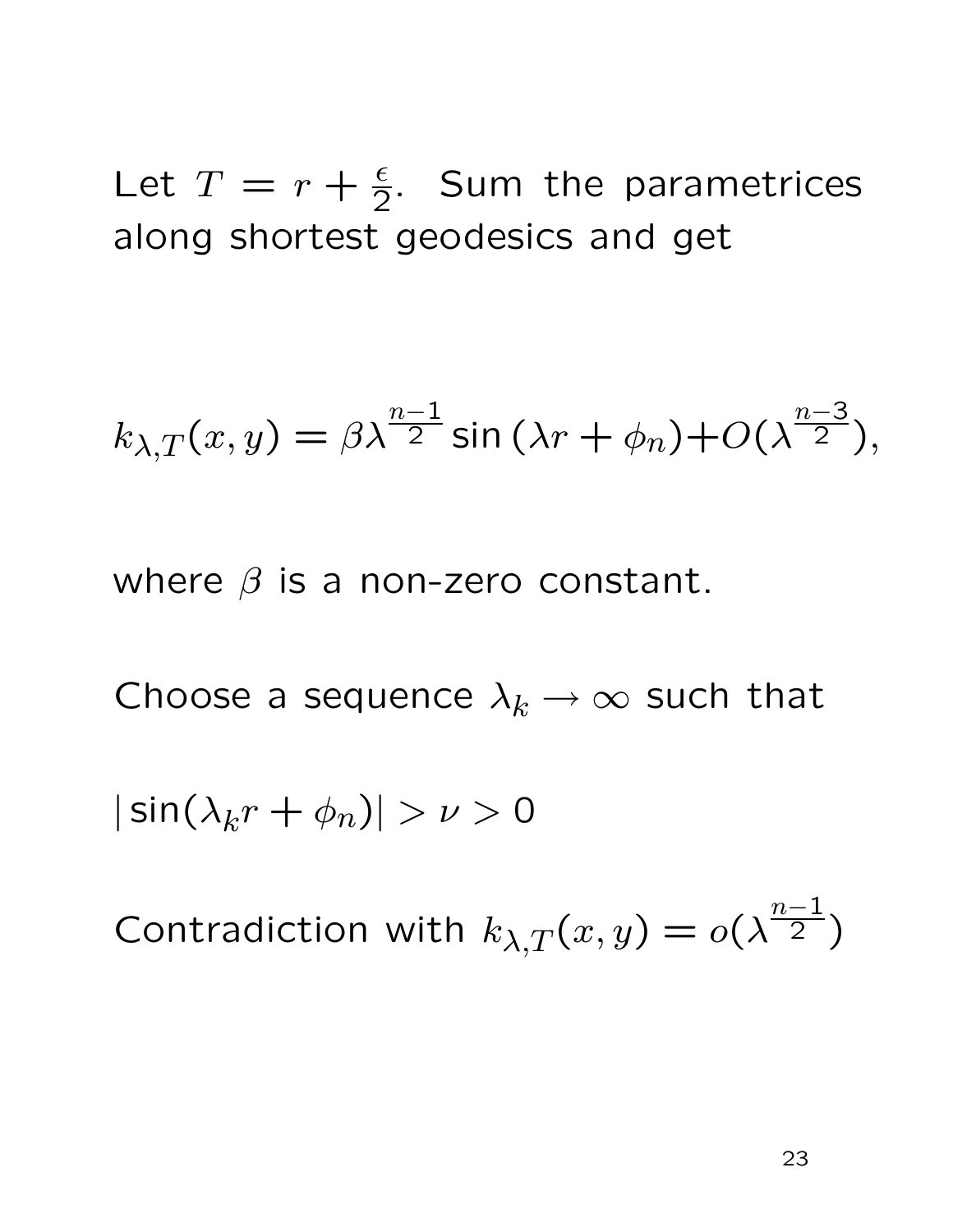**On-diagonal case,**  $x = y$ . Theorems 2 and 4 are proved similarly to Theorems 1 and 3 using the *on-diagonal* counterparts of Lemma 5 and Proposition 6.

The 0-th term of the parametrix on the diagonal cancels out with the main term in the Weyl's law.

Consider Theorem 4 in more detail.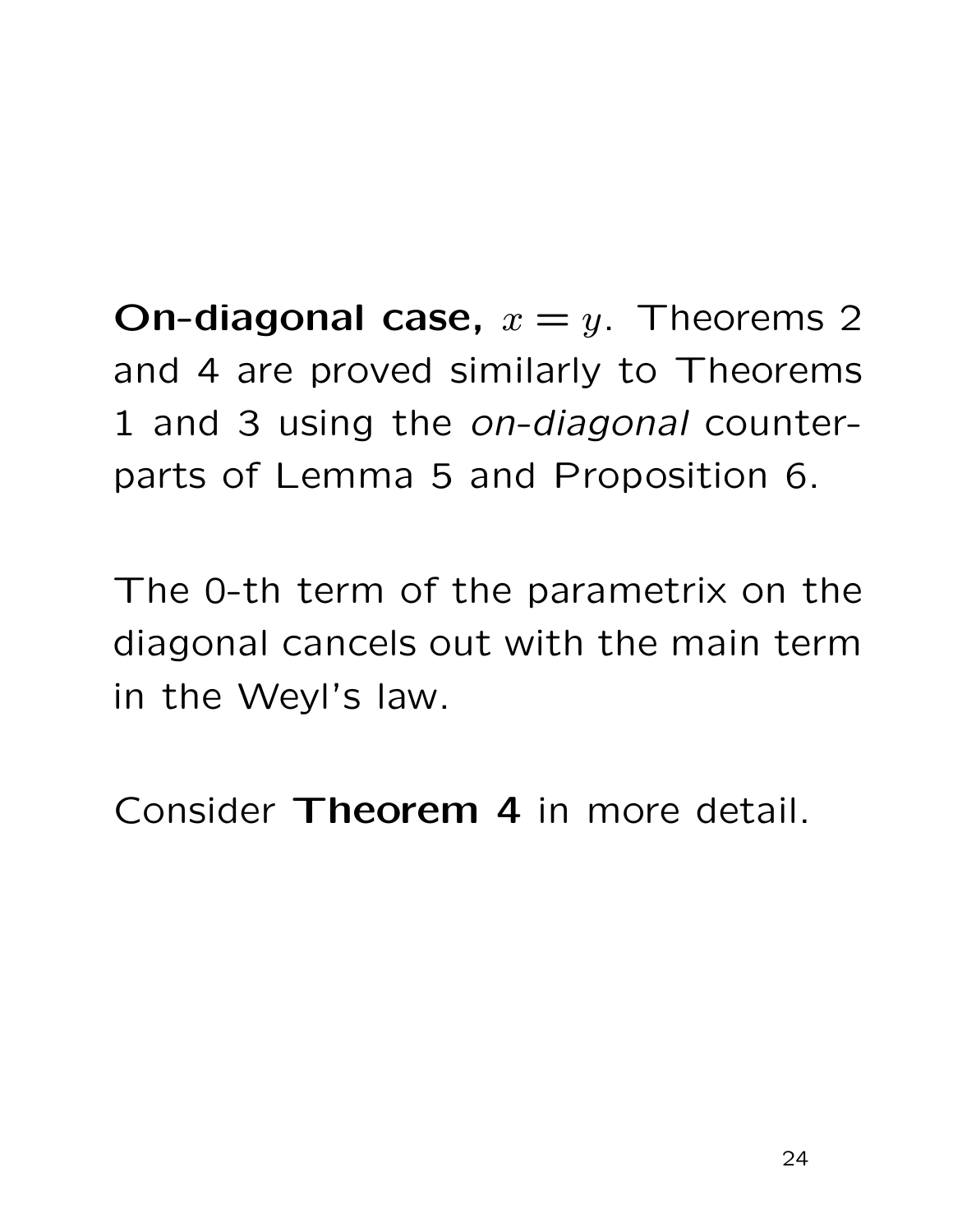First on-diagonal term of the parametrix:  $c \lambda^{n-3}$  (for  $n > 3$ ).

Sum of the 0-th off-diagonal terms (by Theorem 3):

$$
O\left(\lambda^{\frac{n-1}{2}}\left(\log\lambda\right)^{\frac{P(-\mathcal{H}/2)}{h}-\delta}\right)
$$

Dimension  $n \leq 4$ :

$$
n-3<\frac{n-1}{2},
$$

so "diagonal<off-diagonal."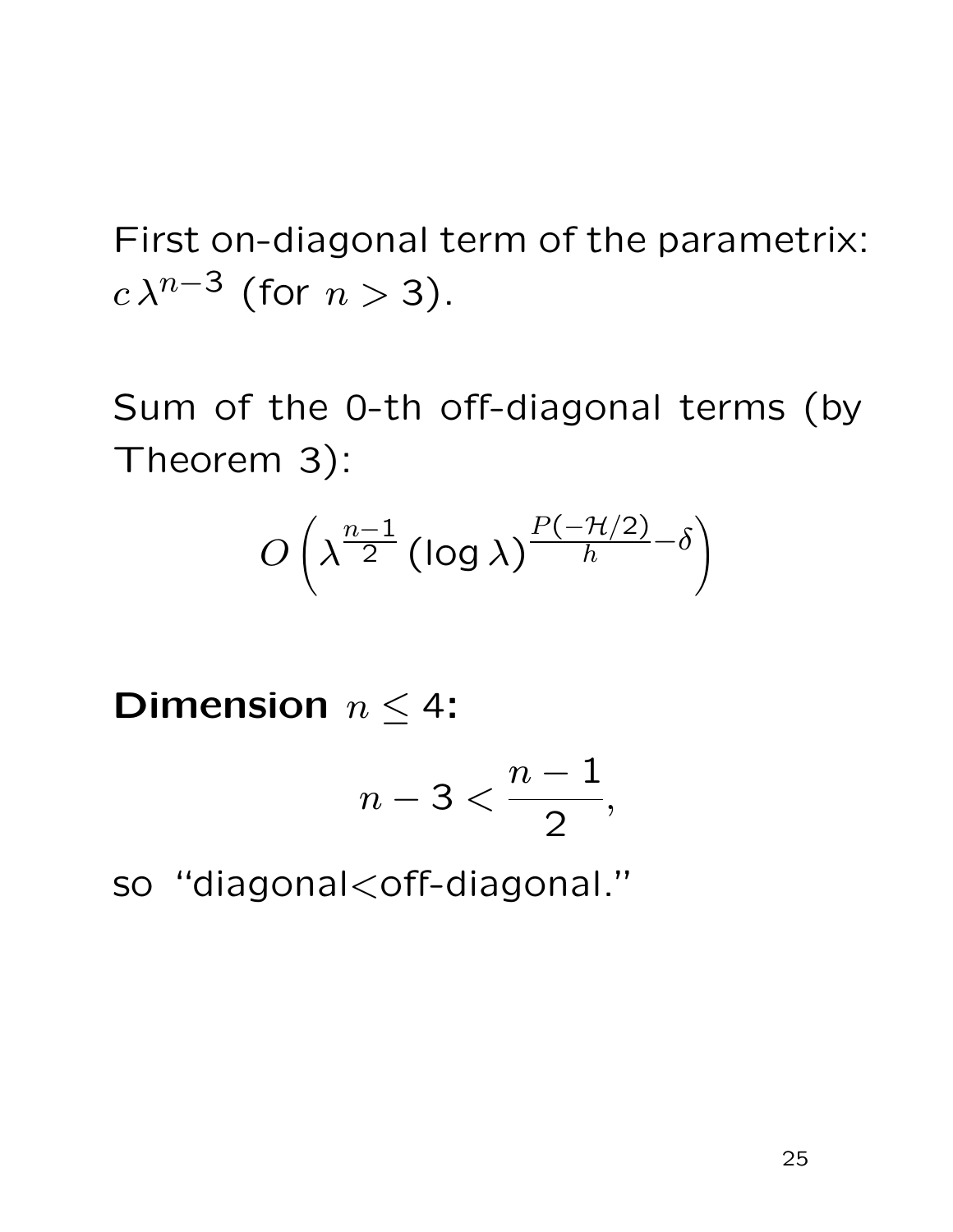#### **Dimension**  $n = 5$ :

$$
n-3=\frac{n-1}{2},
$$

but "diagonal<off-diagonal" due to the power of log.

**Dimension**  $n \geq 6$ :

$$
n-3>\frac{n-1}{2},
$$

so "diagonal>off-diagonal."

Hence different bounds in Theorem 4 for  $n \geq 6$  and  $n \leq 5$ .